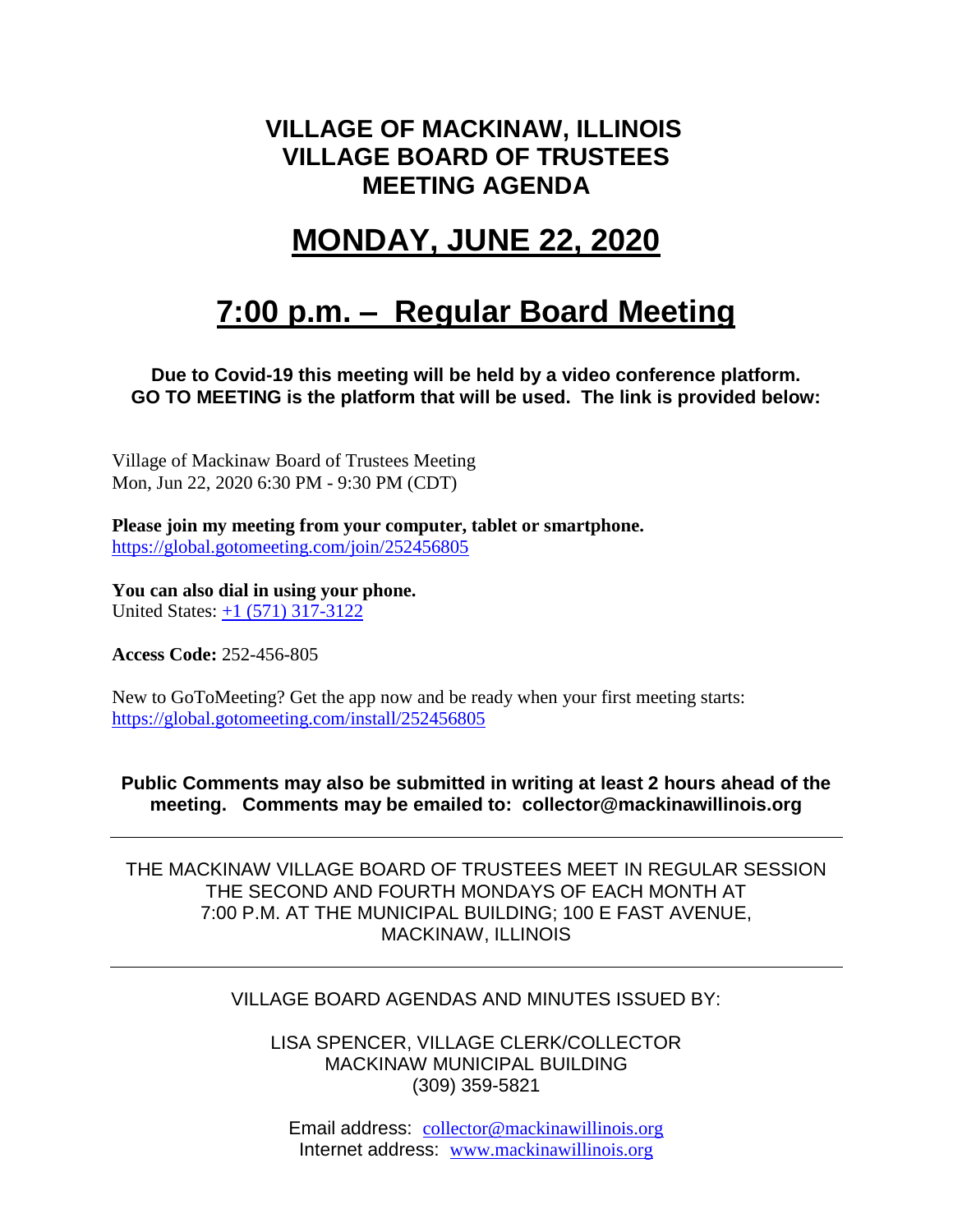### **VILLAGE OF MACKINAW, ILLINOIS VILLAGE BOARD OF TRUSTEES MEETING AGENDA MONDAY – June 22, 2020 7:00 P.M.**

#### **I. CALL TO ORDER BY VILLAGE PRESIDENT**

- **I. PLEDGE OF ALLEGIANCE**
- **II. ROLL CALL**
- **III. CONSENT AGENDA ITEMS** 
	- **a. Approval of June 8, 2020 regular meeting minutes**
	- **b. Approval of Public Works department reports**
	- **c. Approval of Police department report**
	- **d. Approval of recurring disbursements**
	- **e. Approval of finance packet**
- **IV. PUBLIC COMMENT**

#### **V. DEPARTMENT REPORTS**

- **a. Police Chief's report**
	- **1. I.T. service agreement for the Village**
- **b. EMA Coordinator's report**
- **c. Public Works Manager's report**
	- **1. Authorize Honor Wash to pressure wash the water tower**
- **d. Treasurer's Report** 
	- **1. Non-Recurring Bills**